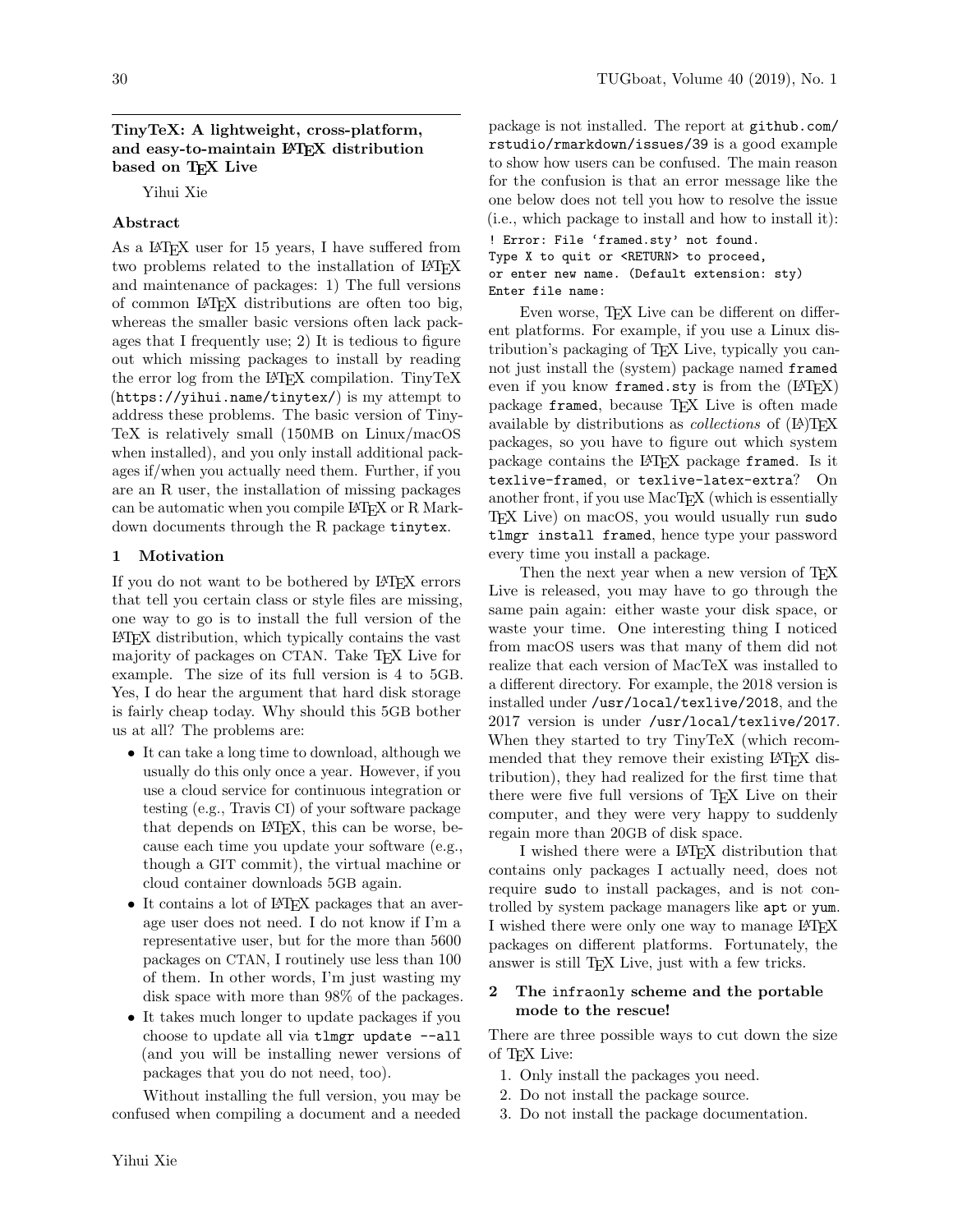The first way can be achieved by installing a minimal scheme of TEX Live first, which includes its package manager tlmgr, and then install other packages via tlmgr install. The minimal scheme is named scheme-infraonly, and it is only about 10MB.

The second and third ways can be specified through installation options, which I will mention soon. The package documentation contributes a considerable amount to the total size of a TFX Live installation. However, I have to admit I rarely read them, and I do not even know where these documentation files are on my computer. When I have a question, I will almost surely end up in a certain post on <tex.stackexchange.com>, and find a solution there. It is even rarer for me to read the package source files, since I am not a LAT<sub>EX</sub> expert, nor am I interested in becoming an expert.

With the network installer of T<sub>E</sub>X Live ([tug.](tug.org/texlive/acquire-netinstall.html) [org/texlive/acquire-netinstall.html](tug.org/texlive/acquire-netinstall.html)), we can put the above pieces together, and automate the installation through an "installation profile" file. Below is the one that I used for TinyTeX (named tinytex.profile):

```
selected_scheme scheme-infraonly
TEXDIR ./
TEXMFSYSCONFIG ./texmf-config
TEXMFLOCAL ./texmf-local
TEXMFSYSVAR ./texmf-var
option_doc 0
option_src 0
option_autobackup 0
portable 1
```
The installation is done through

#### ./install-tl -profile=tinytex.profile

where install-tl is extracted from the Net installer (use install-tl-windows.bat on Windows). The full source of the installation scripts can be found on Github at [github.com/yihui/tinytex/](github.com/yihui/tinytex/tree/master/tools) [tree/master/tools](github.com/yihui/tinytex/tree/master/tools). To install TinyTeX on \*nix, run install-unx.sh; to install it on Windows, run install-windows.bat.

I set the portable option to 1 above, which means the installation directory will be portable. You can move it anywhere in your system, as long as you know how to handle the PATH variable, or call the executables (e.g., tlmgr or pdflatex) with their full paths. By default, the installation scripts of TinyTeX will try to add TEX Live's bin path to the environment variable PATH, or create symlinks to a path that is in PATH (e.g., /usr/local/bin on macOS and \$HOME/bin on Linux).

A portable installation without admin privileges also means anyone can install and use TEX Live on any platforms supported by TEX Live. You can also install a copy to a USB device and use it from there. Users inside an institute no longer need to ask for IT help with managing L<sup>AT</sup>EX packages because of the powerful and useful tlmgr. With TinyTeX, tlmgr is the one and only way to manage packages directly, and you will not need sudo, apt, or yum.

### 3 The R package tinytex: install missing LATEX packages on-the-fly

Now I only have one last wish for T<sub>E</sub>X Live: I wish it could install missing packages on-the-fly like MiKT<sub>E</sub>X when compiling documents. I do not know how MiKTEX implemented it. I'm primarily an R [\[2\]](#page-2-0) package developer. I do not know much about the TEX language or Perl. I know how to search for the package that contains a certain style or class file and install it, e.g.,

```
$ tlmgr search --global --file "/times.sty"
psnfss:
```
texmf-dist/tex/latex/psnfss/times.sty

```
$ tlmgr install psnfss
```
...

I had done this too many times in the past, and thought it might be possible to automate it. I made an attempt in the R package tinytex [\[3\]](#page-2-1). I guess LATEX experts may frown upon my implementation, but it was the best I could do, given my limited capabilities and knowledge in LATEX.

Basically, I try to compile a L<sup>A</sup>T<sub>EX</sub> document via an engine like pdflatex or xelatex, with arguments -halt-on-error and -interaction=batchmode. If the exit status is non-zero, I will parse the error log and find the error messages. If I made any contribution at all, it would be the following possible error messages that I collected in about a year:

```
! \LaTeX{} Error: File 'framed.sty' not found.
/usr/local/bin/mktexpk: line 123: mf:
 command not found
```
- ! Font U/psy/m/n/10=psyr at 10.0pt not loadable: Metric (TFM) file not found
- !pdfTeX error: /usr/local/bin/pdflatex

```
(file tcrm0700): Font tcrm0700 at 600 not found
```
- ! The font "FandolSong-Regular" cannot be found.
- ! Package babel Error: Unknown option 'ngerman'. Either you misspelled it
- (babel) or the language
- definition file ngerman.ldf was not found. !pdfTeX error: pdflatex (file 8r.enc):
- cannot open encoding file for reading
- ! CTeX fontset 'fandol' is unavailable in current mode
- Package widetext error: Install the flushend package which is a part of sttools Package biblatex Info: ... file